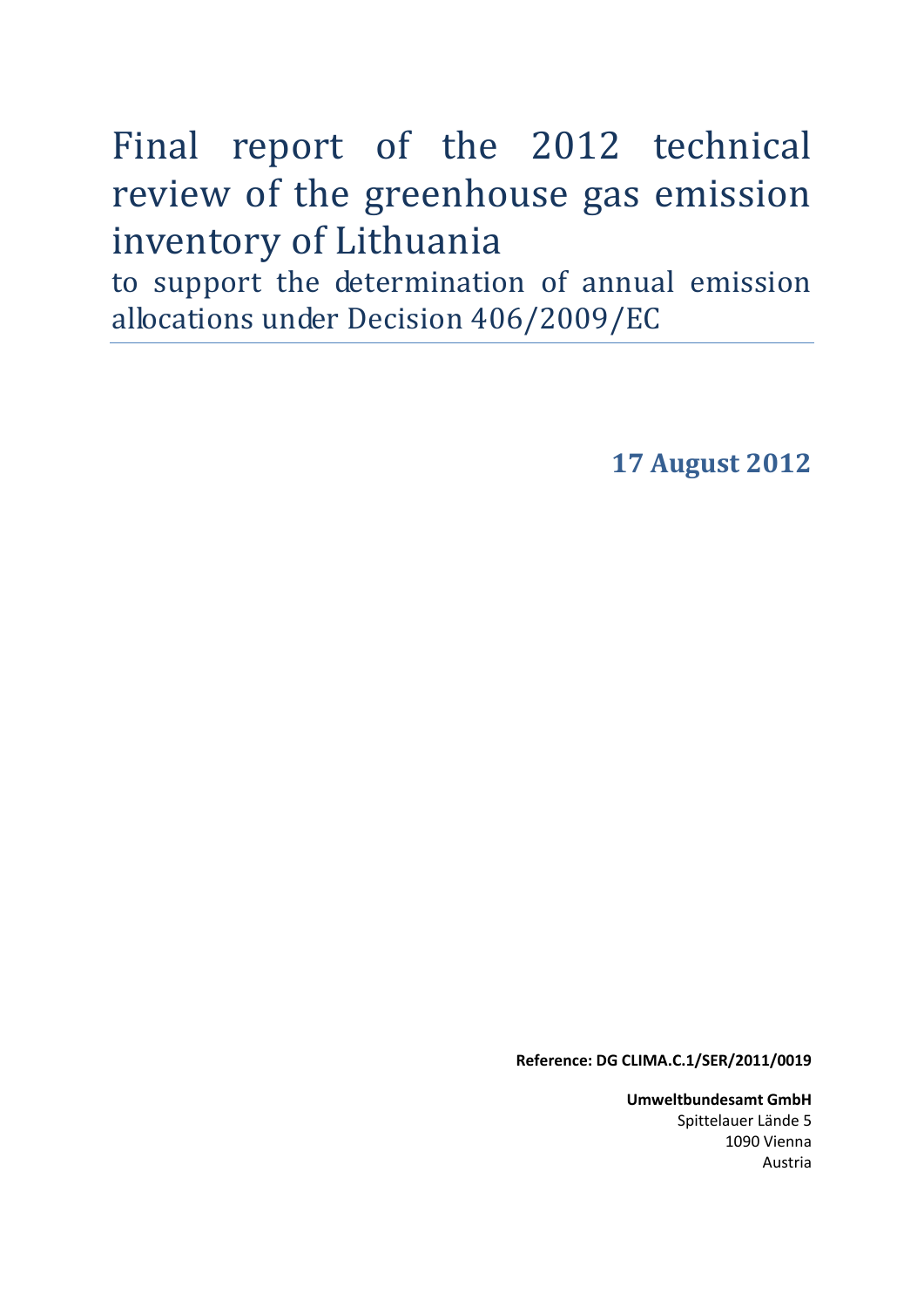## **Content**

| Table 2. Summary of national totals, including any revised estimates or technical corrections |  |
|-----------------------------------------------------------------------------------------------|--|
|                                                                                               |  |
|                                                                                               |  |
|                                                                                               |  |
|                                                                                               |  |
|                                                                                               |  |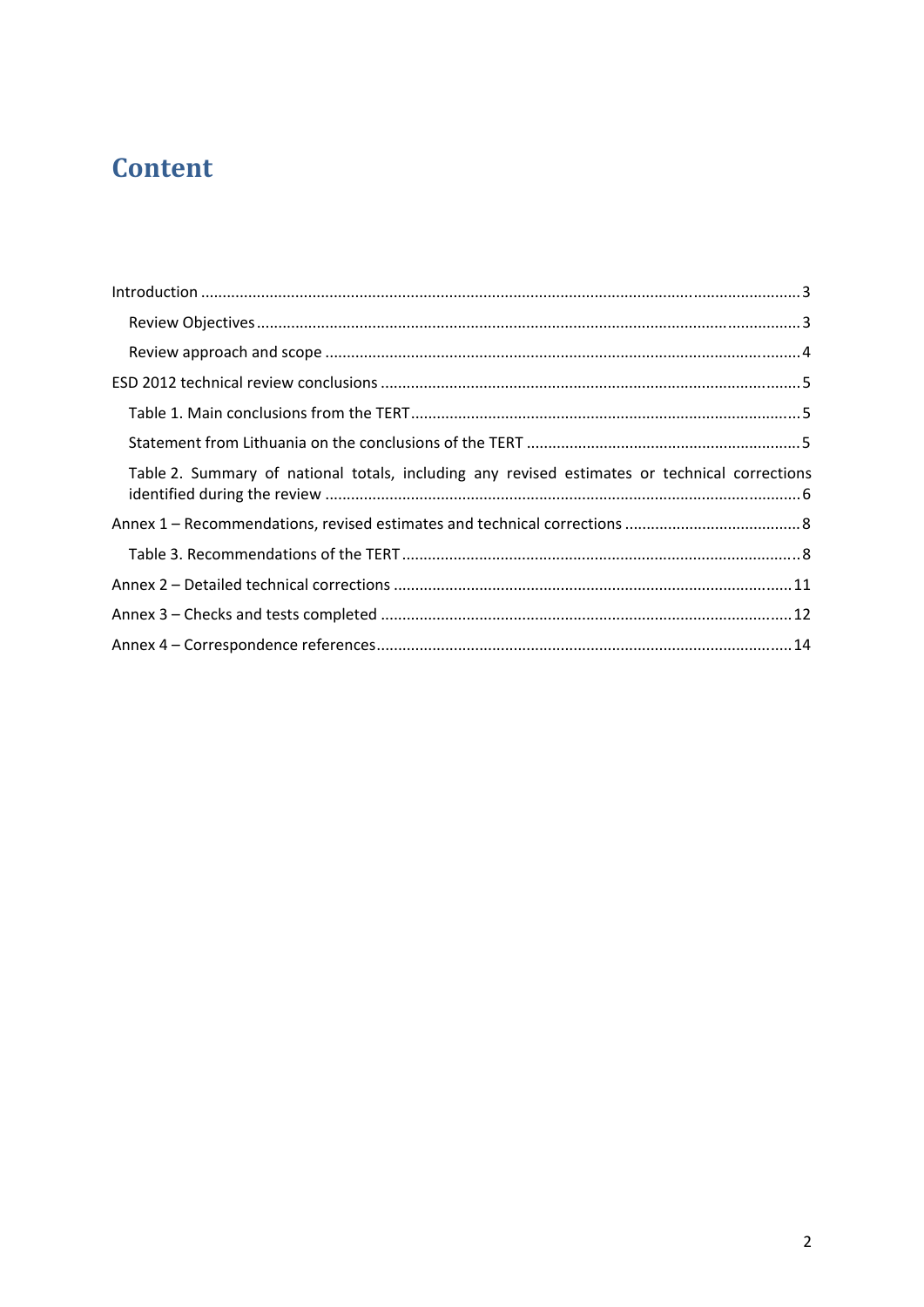### <span id="page-2-0"></span>**Introduction**

Pursuant to Article 3.2 of Decision 406/2009/EC  $(^1)$  (the 'Effort Sharing Decision' – ESD), the European Commission shall determine the annual emission allocations (maximum allowed greenhouse gas emissions) of Member States for the period from 2013 to 2020 in tonnes of carbon dioxide equivalent ( $CO<sub>2</sub>$  eq.), using reviewed and verified emission data.

Complete sets of greenhouse gas (GHG) emission estimates for the reference years (2005, 2008, 2009 and 2010) were submitted by each Member State by the  $15<sup>th</sup>$  of May, 2012 as part of the 2012 national inventory submission under Decision 280/2004/EC (the 'Monitoring Mechanism Decision' – MMD). These estimates must have been reviewed to allow the determination in 2012 of the annual emission allocations for the period from 2013 to 2020.

The 'Guidelines for the 2012 technical review of greenhouse gas emission inventories to support the determination of Member States' annual emission allocations under Decision 406/2009/EC' were endorsed by the Climate Change Committee on 19 May 2011 and published as a European Commission Staff Working Document on 26 April 2012  $(^2)$ . The 2012 greenhouse gas emission inventory of Lithuania was reviewed in accordance with these guidelines.

This report presents the findings of the 2012 technical review of the greenhouse gas emission inventory of Lithuania to support the determination of annual emission allocations under Decision 406/2009/EC.

#### <span id="page-2-1"></span>**Review Objectives**

1

The purpose of the technical review of Member States' GHG inventories is to support the determination of the annual emission allocations by:

- a) ensuring that the European Commission has accurate, reliable and verified information on annual GHG emissions for the years 2005, 2008, 2009 and 2010 to determine the annual emission allocations under Decision 280/2004/EC;
- b) providing the European Commission and its Member States with a consistent, transparent, thorough and comprehensive technical assessment of GHG emissions, with a focus on data for the years 2005, 2008, 2009 and 2010 reported in 2012;
- c) examining, in a facilitative and open manner, the reported inventory information for consistency with the 'Revised 1996 IPCC Guidelines for National Greenhouse Gas Inventories', with the 2000 'Good Practice Guidance and Uncertainty Management in National Greenhouse Gas Inventories', and with the requirements of Decision 280/2004/EC (the 'Greenhouse Gas Monitoring Mechanism' Decision)  $(^3)$ ;

<sup>(</sup> 1 ) [Decision No 406/2009/EC of the European Parliament and of the Council of 23 April 2009 on the effort of](http://eur-lex.europa.eu/LexUriServ/LexUriServ.do?uri=OJ:L:2009:140:0136:0148:EN:PDF)  [Member States to reduce their greenhouse gas emissions to meet the Community's greenhouse gas emission](http://eur-lex.europa.eu/LexUriServ/LexUriServ.do?uri=OJ:L:2009:140:0136:0148:EN:PDF)  [reduction commitments up to 2020.](http://eur-lex.europa.eu/LexUriServ/LexUriServ.do?uri=OJ:L:2009:140:0136:0148:EN:PDF) OJ L 140, 5.06.2009, p. 136.

 $(^2)$  Commission Staff Working Document of 26 April 2012: Guidelines for the 2012 technical review of [greenhouse gas emission inventories to support the determination of Member States' annual emission](http://ec.europa.eu/clima/policies/effort/docs/swd_2012_107_en.pdf)  [allocations under Decision 406/2009/EC.](http://ec.europa.eu/clima/policies/effort/docs/swd_2012_107_en.pdf) SWD(2012) 107 final.

 $\binom{3}{1}$  Decision No 280/2004/EC of the European Parliament and of the Council of 11 February 2004 concerning a [mechanism for monitoring Community greenhouse gas emissions and for implementing the Kyoto protocol.](http://eur-lex.europa.eu/LexUriServ/LexUriServ.do?uri=OJ:L:2004:049:0001:0001:EN:PDF) OJ L 140, 5.06.2009, p. 136.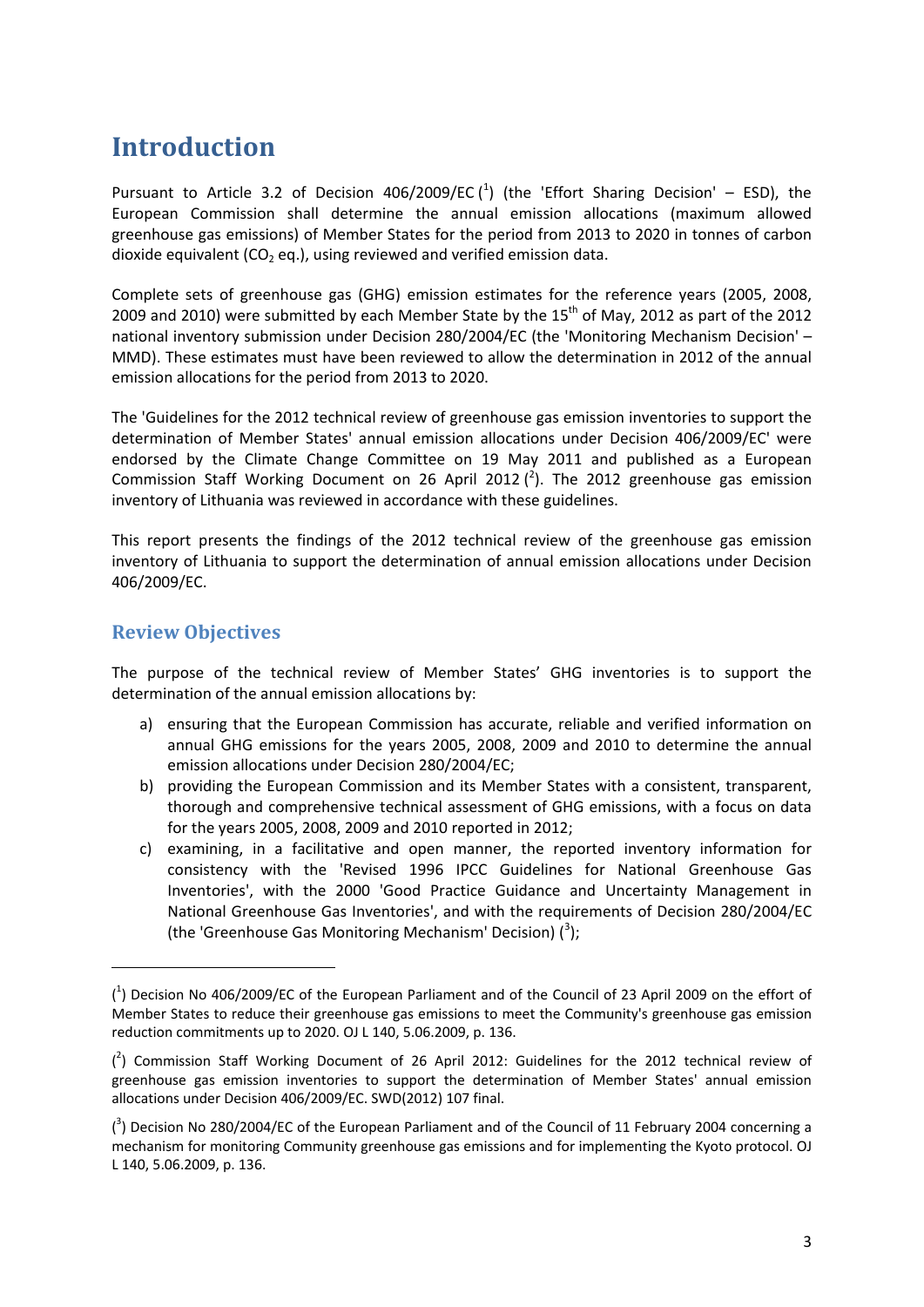d) assisting Member States in improving the quality of their GHG inventories.

#### <span id="page-3-0"></span>**Review approach and scope**

The technical review of the 2012 GHG inventory estimates of Lithuania for the years 2005, 2008, 2009 and 2010 was performed by a Technical Expert Review Team (TERT) under service contract 2011/S 234-378130 to the Directorate General for Climate Action of the European Commission.

The review was conducted by the following experts: Kristien Aernouts & Tomas Gustafson for Stationary combustion (CRF categories 1.A.1, 1.A.2, 1.A.4, 1.A.5) + Reference approach; Maria Liden & Tinus Pulles for CRF categories 1.A.3 Transport + 1.C International bunkers; Ralph Harthan & John Watterson for CRF category 1.B Fugitive; Anke Herold & Ils Moorkens for CRF categories 2.A Mineral products + 2.B Chemical industry + CRF sector 3 Solvents; Kristina Saarinen & Dusan Vacha for CRF categories 2.C Metal production + 2.D Other production + 2.G Other; Maria Jose Lopez & Karin Kindbom for CRF categories 2.E Production of Halocarbons and SF6 + 2.F Consumption of Halocarbons and SF6; Michael Anderl & Steen Gyldenkaerne for CRF categories 4.A Enteric fermentation + 4.B Manure management; Sorin Deaconu & Etienne Mathias for CRF categories 4.C Rice cultivation + 4.D Agricultural soils, 4.E Prescribed burning of savannas, 4.F Field burning of agricultural residues; Juraj Farkas & Celine Gueguen for CRF sector 6 Waste. Ole-Kenneth Nielsen, Suvi Monni, Klaus Radunsky and Tatiana Tugui acted as lead reviewers. The review was coordinated by Bernd Gugele and Justin Goodwin. The TERT acknowledges the support of the EEA review secretariat Martin Adams, Francois Dejean and Melanie Sporer.

This technical review was performed on the basis of GHG emission data and the national inventory report (NIR) officially reported by Member States by the  $15<sup>th</sup>$  of April, 2012 under the MMD. Resubmissions reported by Member States were taken into account until the  $15<sup>th</sup>$  of May, consistent with the reporting practice for resubmissions under Decision 280/2004/EC. Emissions from international transport and land use, land-use change and forestry (LULUCF) were not reviewed. The review was performed with a focus on data for the years 2005, 2008, 2009 and 2010, reported in 2012.

The technical review process for GHG inventories comprised three stages, each of which considered different aspects of the inventories in such a way that the purposes described above were achieved by the end of the process. The three stages were:

- Stage 1, completed by 15 April 2012 initial completeness checks of each Member State GHG inventory (submitted by 15 January and by 15 March);
- Stage 2, completed by 15 April 2012 initial consistency and comparability checks of each Member State GHG inventory (submitted by 15 January and by 15 March);
- Stage 3, to be completed by the end of August 2012 detailed *technical review* of each Member State GHG inventory (submitted by 15 May).

The detailed timeline of the review, including a summary of the correspondence with Lithuania, is presented in Annex 4.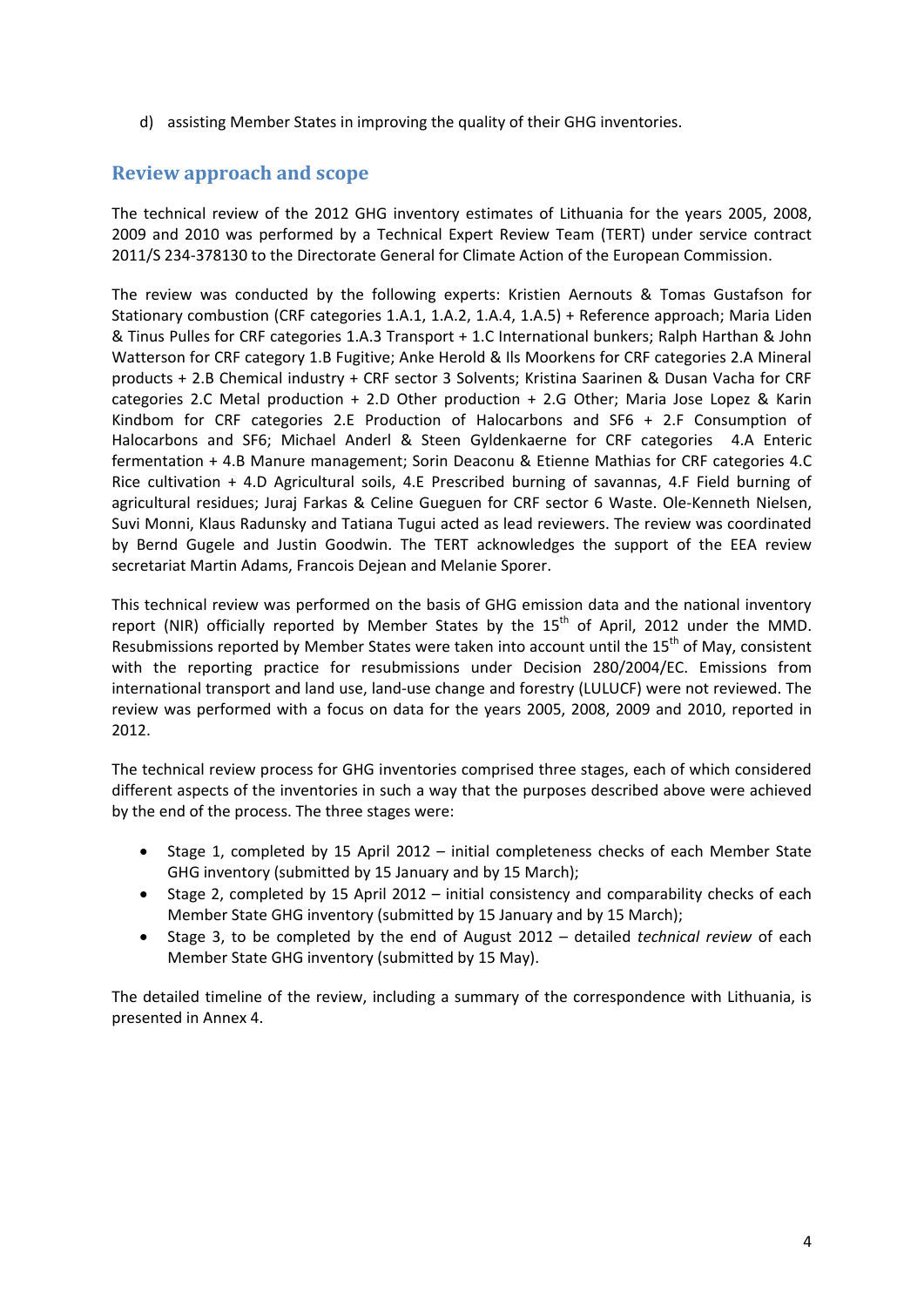### <span id="page-4-0"></span>**ESD 2012 technical review conclusions**

#### <span id="page-4-1"></span>**Table 1. Main conclusions from the TERT**

|    | <b>Findings</b>                                                                                                                                                                                             |
|----|-------------------------------------------------------------------------------------------------------------------------------------------------------------------------------------------------------------|
| 1. | The TERT considers that the GHG emission inventory estimates of Lithuania for the years 2005,<br>2008, 2009 and 2010 submitted in 2012 under the MMD included emission overestimates.                       |
|    | 2. The TERT did not identify inconsistency issues between the reported GHG emission inventory<br>estimates and verified emission data under the EU ETS.                                                     |
| З. | During the course of the technical review, the TERT received revised GHG emission inventory<br>estimates from Lithuania in response to its initial findings (see Table 2).                                  |
| 4. | The TERT considers that the aggregated revised GHG emission inventory estimates from<br>Lithuania for the years 2005, 2008, 2009 and 2010 do not include emission overestimates.                            |
| 5. | The TERT suggests that it is not necessary to implement any technical correction to the GHG<br>emission inventory estimates and to amend the reported GHG total.                                            |
|    | 6. As stated beneath Table 1, Lithuania accepts the aggregated GHG emission inventory estimates<br>presented in Table 2 including any revised estimate received from Lithuania and accepted by<br>the TERT. |
|    | 7. The TERT identified non-binding recommendations for improvements of Lithuania's GHG<br>inventory (see Table 3 in Annex 1).                                                                               |
|    | 8. The TERT considers that it received a response from Lithuania that was sufficient in order to<br>undertake the review appropriately.                                                                     |

#### <span id="page-4-2"></span>**Statement from Lithuania on the conclusions of the TERT**

Thank you for the incorporation of our comments into the report. We also checked updated values in Table 2 and confirm that the numbers are correct.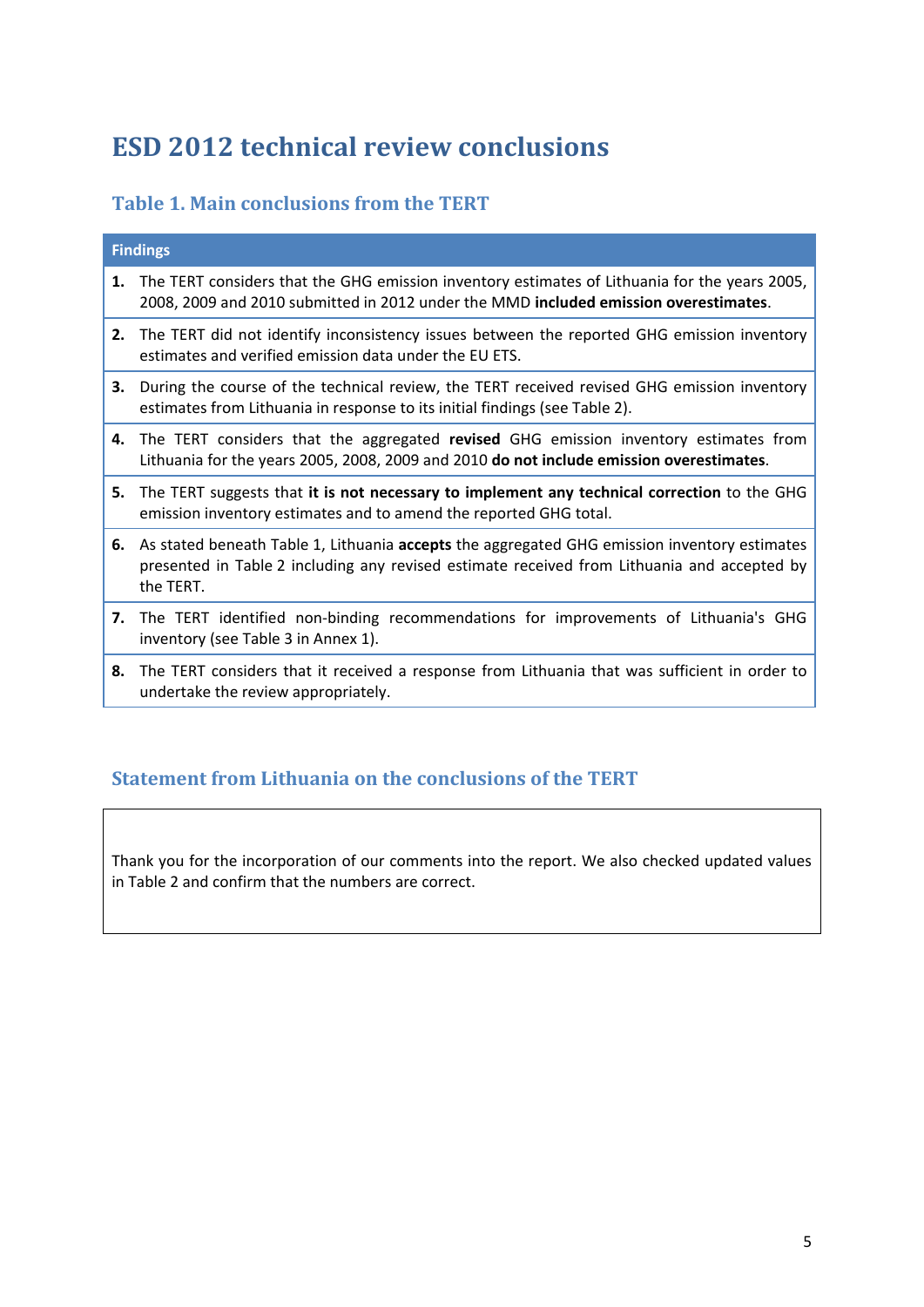**Table 2. Summary of national totals, including any revised estimates or technical corrections identified during the review** 

| Data / Category                                                                                                                                         | <b>Reference</b>                                                      | <b>Status of GHG</b><br>emission<br>revision or<br>correction | 2005<br>Gg CO <sub>2</sub> eq. | 2008<br>Gg $CO2$ eq. | 2009<br>$GgCO2$ eq. | 2010<br>Gg CO <sub>2</sub> eq. |
|---------------------------------------------------------------------------------------------------------------------------------------------------------|-----------------------------------------------------------------------|---------------------------------------------------------------|--------------------------------|----------------------|---------------------|--------------------------------|
| Total GHG emissions as reported in the<br>2012 submission under the MMD                                                                                 | 16 May 2012, LTU-2012-v2.3                                            |                                                               | 22 918.616                     | 24 330.850           | 19 959.467          | 20 809.737                     |
| Revised estimates provided by Lithuania $(4)$                                                                                                           |                                                                       |                                                               |                                |                      |                     |                                |
| Crop residue, N2O                                                                                                                                       | 19.06.2012, LT_Agriculture recalculations<br>20120619.xls, LT-4C-4F-3 | Accepted by<br>the TERT                                       | $-139.691$                     | $-119.557$           | $-131.649$          | $-89.229$                      |
| N-fixing crops, N2O                                                                                                                                     | 19.06.2012, LT_Agriculture recalculations<br>20120619.xls, LT-4C-4F-3 | Accepted by<br>the TERT                                       | 75.698                         | 65.776               | 67.470              | 26.681                         |
| <b>Total GHG emissions including any</b><br>accepted revised estimate received from<br>Lithuania and/or technical correction as<br>proposed by the TERT |                                                                       |                                                               | 22 854.624                     | 24 277.068           | 19 895.287          | 20 747.188                     |

<span id="page-5-0"></span> $4$  Difference: revised estimates – original estimates. A positive difference indicates an increase compared to reported emissions. A negative difference indicates a decrease compared to reported emissions. For more information on revised estimates, see Annex 1.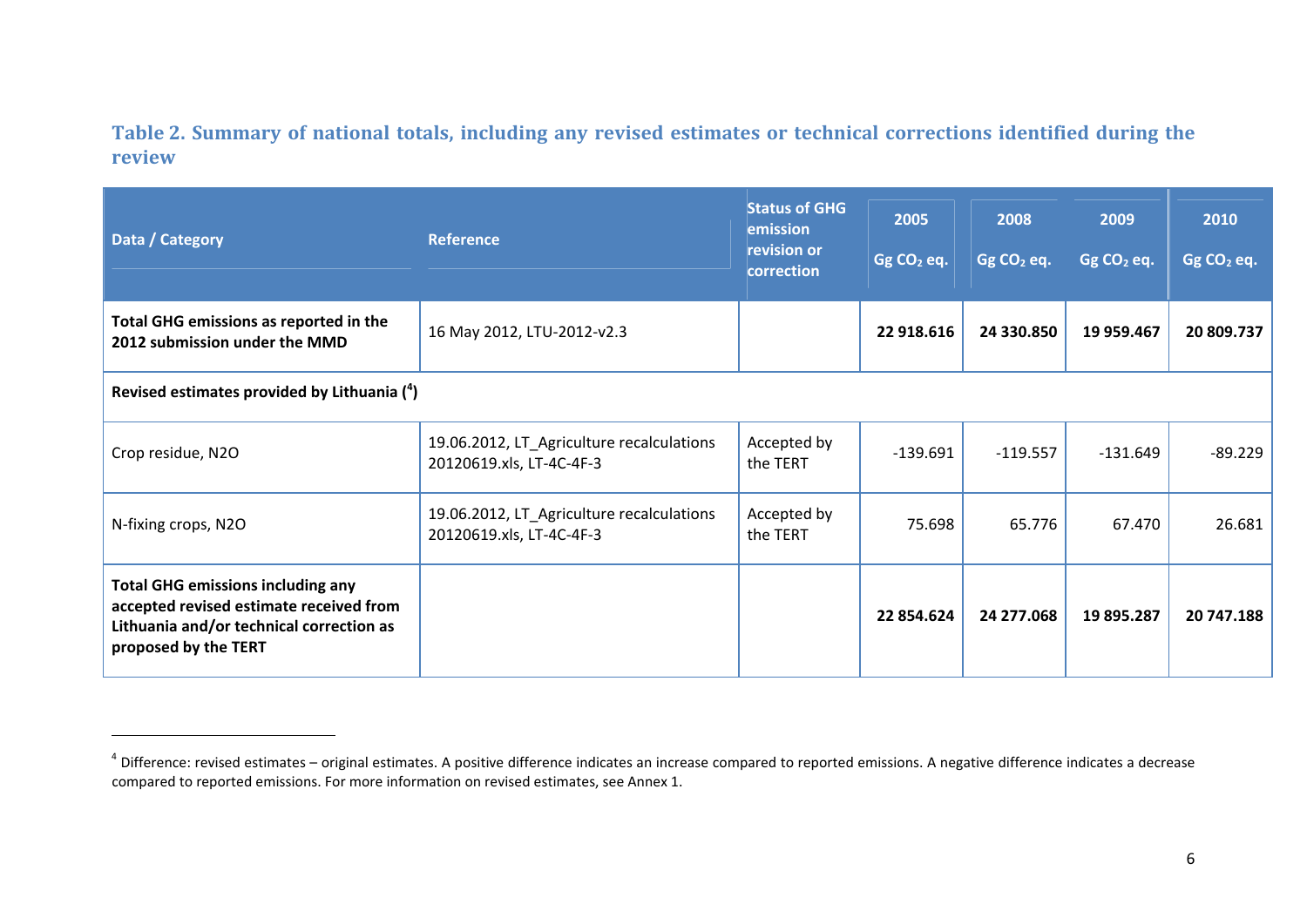| 4.355<br>2.560<br>$CO2$ emissions from 1.A.3.a Civil aviation<br>$\frac{1}{2}$ 16 May 2012, LTU-2012-v2.3<br>---<br>. |  |  |  |  |  |  | $\textcolor{blue}{\textbf{-0.621}}$ ' |
|-----------------------------------------------------------------------------------------------------------------------|--|--|--|--|--|--|---------------------------------------|
|-----------------------------------------------------------------------------------------------------------------------|--|--|--|--|--|--|---------------------------------------|

Note: National totals exclude emissions from LULUCF and emissions reported under memo items (e.g. international aviation and maritime transport)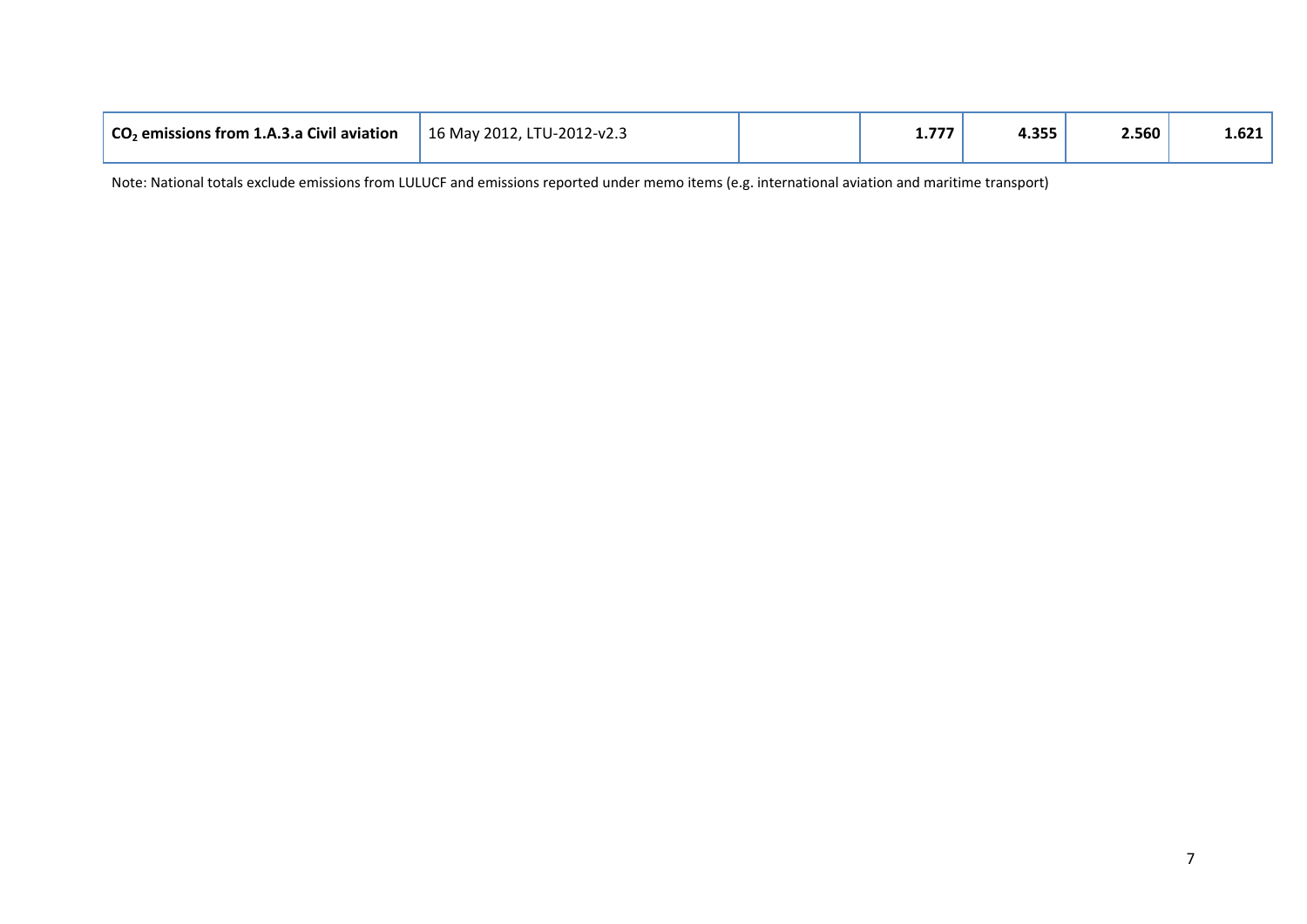### **Annex 1 – Recommendations, revised estimates and technical corrections**

#### **Table 3. Recommendations of the TERT**

| category<br>Key | Gas, fuel, activity | <b>Observation</b>                                     | <b>Recommendation</b>                                    | timate<br>Rev<br>$\ddot{\mathbf{0}}$ | 읍.<br>$\circ$<br>- ത |
|-----------------|---------------------|--------------------------------------------------------|----------------------------------------------------------|--------------------------------------|----------------------|
| <b>No</b>       | 2.A.2. Lime         | Production of lime occurs in the sugar factories in    | The TERT recommends that Lithuania estimate              | No                                   | <b>No</b>            |
|                 | production          | Lithuania, but emissions from auto-produced lime in    | emission from lime production in the sugar factories,    |                                      |                      |
|                 | CO <sub>2</sub>     | sugar factories were not estimated. Omitting those     | using appropriate activity data and EF.                  |                                      |                      |
|                 | 1990-2010           | emissions leads to underestimation of emissions.       |                                                          |                                      |                      |
| <b>No</b>       | 2.F(a).1.           | The TERT noted that the uncertainty of the estimates   | The TERT recommends that Lithuania collect new           | <b>No</b>                            | <b>No</b>            |
|                 | Refrigeration and   | of HFC emissions from refrigeration and air            | national data to improve on the estimates on HFC         |                                      |                      |
|                 | air conditioning    | conditioning equipment is high. Users of F-gases       | emissions from refrigeration and air conditioning        |                                      |                      |
|                 | equipment           | provided initial data on imports and use of F-gases in | equipment and include detailed descriptions on           |                                      |                      |
|                 | <b>HFC</b>          | 2009 but the TERT concluded that the collected data    | activity data, EFs, methods and assumptions in the NIR.  |                                      |                      |
|                 | 2005-2010           | was not complete and accurate.                         |                                                          |                                      |                      |
| <b>No</b>       | $2.F(a).2.$ Foam    | HFC emissions from foam blowing are estimated using    | The TERT recommends that Lithuania explore               | No                                   | No.                  |
|                 | blowing             | data on the use of imported foam products. The data    | possibilities to improve national data collection to     |                                      |                      |
|                 | <b>HFC</b>          | was collected in a survey of the biggest companies     | ensure that emissions are not underestimated. The        |                                      |                      |
|                 | 2005-2010           | importing foam products. Only two companies            | TERT also recommends that Lithuania continue             |                                      |                      |
|                 |                     | confirmed the use of products containing F-gases. The  | increasing its efforts in applying quality assurance and |                                      |                      |
|                 |                     | TERT concluded that this may not represent all HFCs    | quality control procedures and include detailed          |                                      |                      |

 $<sup>5</sup>$  The GHG emission estimate for this category was revised by Lithuania during the technical review.</sup>

<span id="page-7-1"></span><span id="page-7-0"></span> $6$  The GHG emission estimate for this category is subject to a technical correction proposal by the TERT.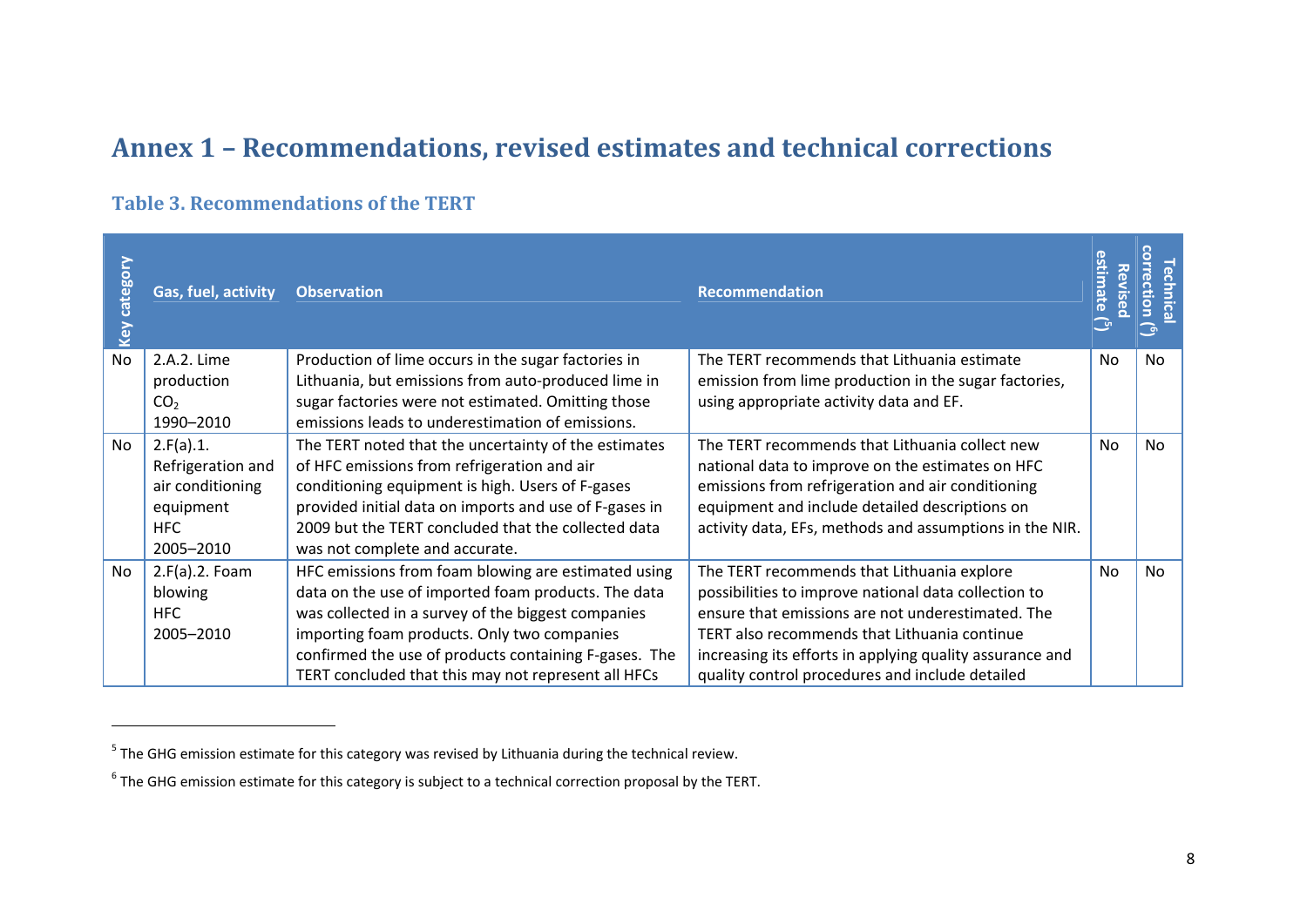| Key category | Gas, fuel, activity                                               | <b>Observation</b>                                                                                                                                                                                                                                                                                                                                                                                                            | <b>Recommendation</b>                                                                                                                                                                                                                                                                                         | estimate ( <sup>5</sup> )<br>Revised | correction $\binom{6}{1}$<br><b>Technica</b> |
|--------------|-------------------------------------------------------------------|-------------------------------------------------------------------------------------------------------------------------------------------------------------------------------------------------------------------------------------------------------------------------------------------------------------------------------------------------------------------------------------------------------------------------------|---------------------------------------------------------------------------------------------------------------------------------------------------------------------------------------------------------------------------------------------------------------------------------------------------------------|--------------------------------------|----------------------------------------------|
|              |                                                                   | released from foams in the country.                                                                                                                                                                                                                                                                                                                                                                                           | descriptions on activity data, EFs, methods and<br>assumptions in the NIR.                                                                                                                                                                                                                                    |                                      |                                              |
| No           | 2.F(a).3. Fire<br>extinguishers<br><b>HFC</b><br>2005-2010        | Estimates of HFC emissions from fire extinguishers for<br>the period 2000-2010 are based on 2009 activity data<br>with additional assumptions on annual increase from<br>2000. The TERT noted that this may not accurately<br>reflect the real consumption of HFCs from this sector<br>for the years $2000 - 2008$ .                                                                                                          | The TERT recommends that Lithuania collect new<br>national data to improve the estimates on HFC<br>emissions from fire extinguishers and include detailed<br>descriptions on activity data, EFs, methods and<br>assumptions in the NIR.                                                                       | No                                   | <b>No</b>                                    |
| No.          | 2.F(a).4. Aerosols<br><b>HFC</b><br>2005-2010                     | Estimates of HFC emissions from aerosols are<br>elaborated using data on sales. During the ESD review<br>Lithuania confirmed that the completeness of the<br>inventory has not been assessed and no explanations<br>on the annual changes of emissions are provided in the<br>NIR.                                                                                                                                            | The TERT recommends that Lithuania investigates the<br>quality and completeness of the reported data and<br>ensure that emissions are not underestimated.                                                                                                                                                     | No                                   | No                                           |
| No           | 2.F(a).8. Electrical<br>equipment<br>SF <sub>6</sub><br>2005-2010 | The trend of SF6 emissions from electrical equipment<br>fluctuates, and emissions are particularly low in 2008<br>and 2009. The estimates are based on data from<br>companies. In response to a question from the TERT<br>Lithuania explained that emission estimates for 2008<br>and 2009 are rather low due to zero emissions from<br>electrical equipment breakdown reported by electrical<br>companies for 2008 and 2009. | The TERT recommends that Lithuania ensure that the<br>emissions from electrical equipment are not<br>underestimated, and revise the estimates if<br>appropriate. The TERT also recommends that Lithuania<br>increase the quality assurance and quality control<br>procedures for data provided by industries. | No                                   | No                                           |
| Yes          | 4.D.1.4. Crop<br>residue<br>$N_2O$<br>1990-2010                   | The TERT noted that Lithuania estimated the $N_2O$<br>emissions from crop residues using a combination of<br>Tier 1a and 1b approaches based on equations 4.28<br>and 4.29 in the IPCC good practice guidance and a<br>value of 0.45 for the fraction of total aboveground                                                                                                                                                    | The TERT recommends that Lithuania revise its GHG<br>inventory following the revision submitted to TERT.                                                                                                                                                                                                      | Yes                                  | No                                           |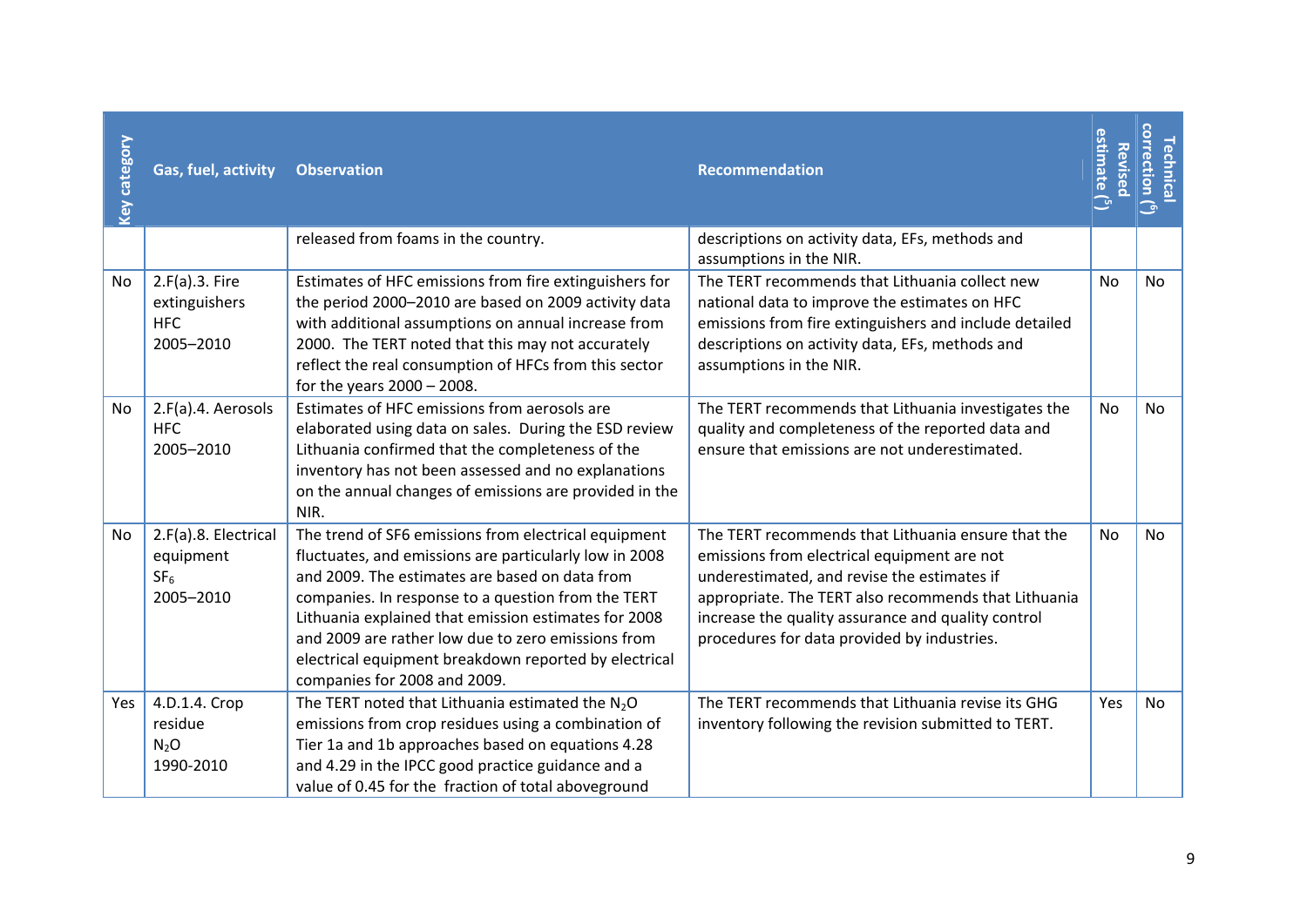| Key category | Gas, fuel, activity                   | <b>Observation</b>                                                                                                                                                                                                                                                                                                                                                                                                                                                                                                                                                                                                                                                                                                                                                                                                                   | <b>Recommendation</b>                                                                                    | stimate<br><b>Revise</b> | <u>ction</u> |
|--------------|---------------------------------------|--------------------------------------------------------------------------------------------------------------------------------------------------------------------------------------------------------------------------------------------------------------------------------------------------------------------------------------------------------------------------------------------------------------------------------------------------------------------------------------------------------------------------------------------------------------------------------------------------------------------------------------------------------------------------------------------------------------------------------------------------------------------------------------------------------------------------------------|----------------------------------------------------------------------------------------------------------|--------------------------|--------------|
|              |                                       | biomass that is removed from field as crop (Frac <sub>R</sub> ) from<br>IPCC 1996 Guidelines. The use of a value of 0.45 for<br>Frac <sub>R</sub> is inconsistent with the provisions in pages 4.59<br>and 4.63 of 2000 IPCC Good Practice Guidance (GPG):<br>the equation 4.28 of 2000 IPCC GPG uses a default<br>value of 2 to convert the nitrogen amount in the N-<br>fixing and non-N-fixing crops annual production to<br>total aboveground crop residue and product which is<br>not consistent with the Frac <sub>R</sub> value of 0.45. The use of<br>a Frac <sub>R</sub> value of 0.45 led to emissions overestimation.<br>During the review, Lithuania submitted revised<br>emissions estimates associated with the Crop residues<br>category. TERT agreed with the revised emissions<br>estimates submitted by Lithuania. |                                                                                                          |                          |              |
| Yes          | N-fixing crops<br>$N_2O$<br>1990-2010 | The TERT noted that lucerne and clover were not taken<br>into account in the estimation of emissions from N-<br>fixing crops, which led to underestimation of<br>emissions. During the review, Lithuania submitted<br>revised emissions estimates. TERT agreed with the<br>revised emissions estimates submitted by Lithuania.                                                                                                                                                                                                                                                                                                                                                                                                                                                                                                       | The TERT recommends that Lithuania revise its GHG<br>inventory following the revision submitted to TERT. | Yes                      | No           |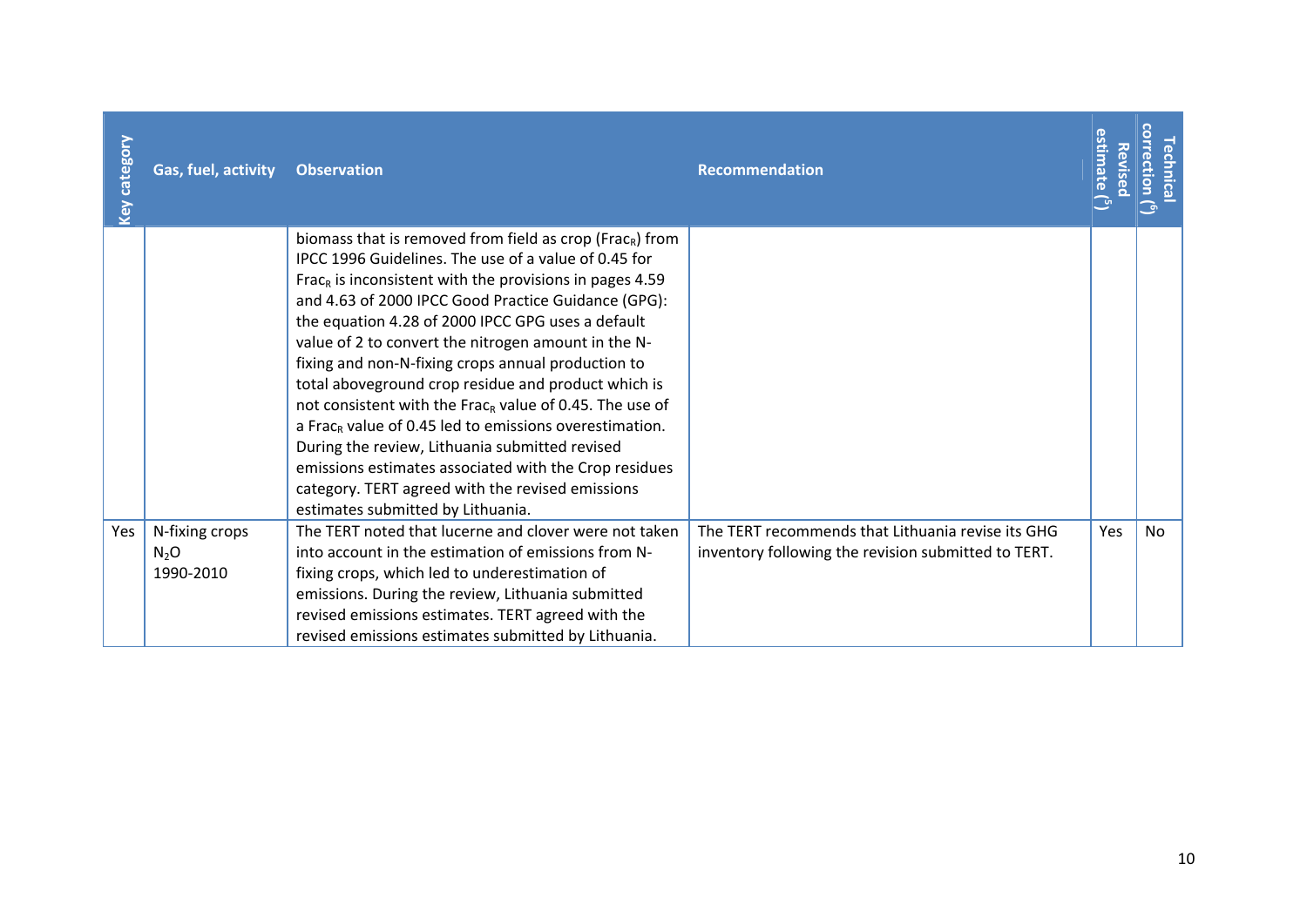# <span id="page-10-0"></span>**Annex 2 – Detailed technical corrections**

There are no technical corrections applied to Lithuania's estimates of emissions.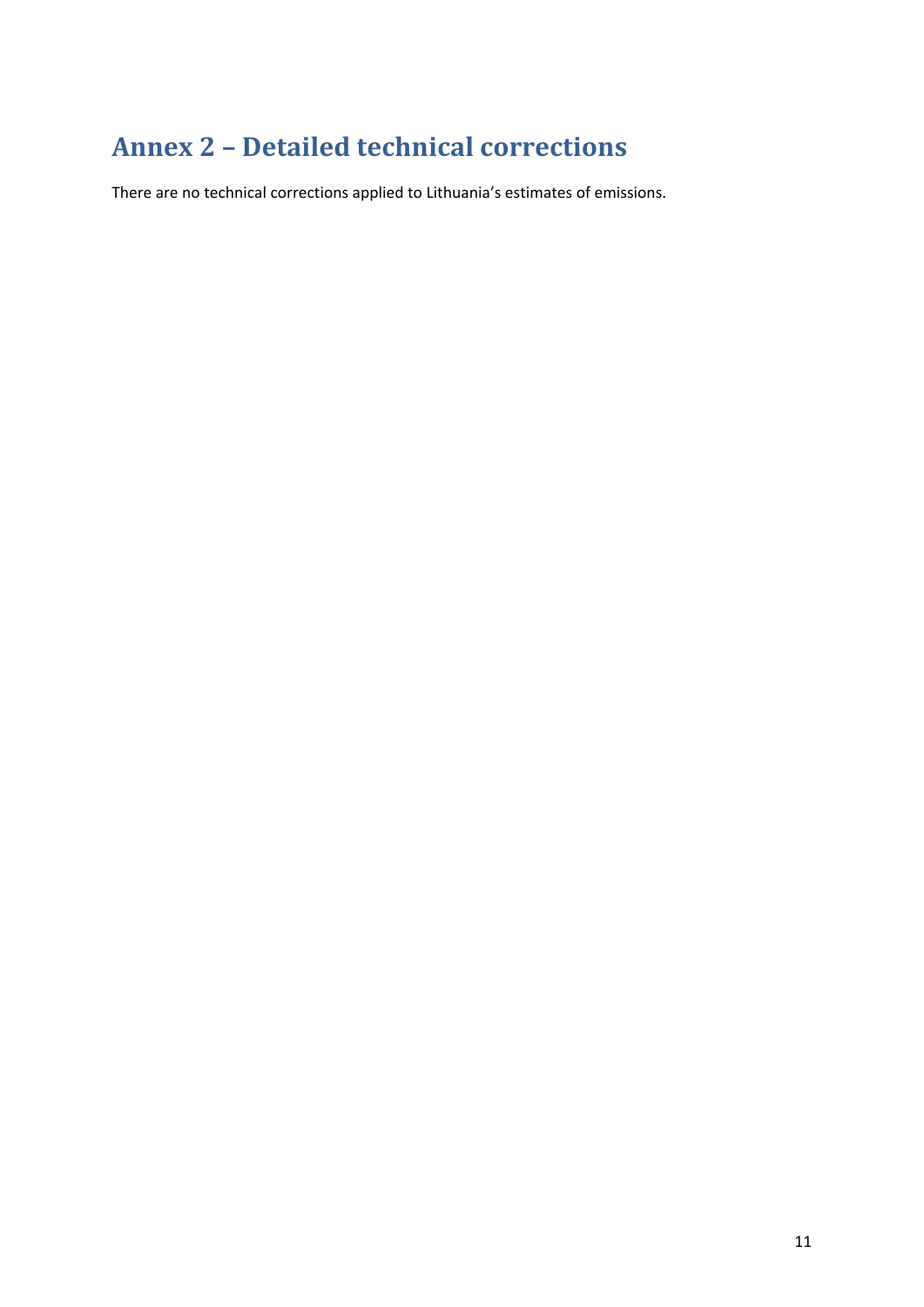### <span id="page-11-0"></span>**Annex 3 – Checks and tests completed**

The initial checks (stage 1 and 2 checks), which cover the national inventory submissions, informed the stage 3 technical review with a view to:

- a) assess whether all emission source categories and gases are reported as required under Decision 280/2004/EC;
- b) assess whether sub-category sums are consistent with sectoral and national totals;
- c) assess whether emission data time series are consistent;
- d) assess whether implied emission factors across Member States are comparable;
- e) assess the use of 'Not Estimated' notation keys where IPCC Tier 1 methodologies exist;
- f) compare with the previous year's inventory submission of the Member State;
- g) limited sector-specific checks performed by ETC/ACM sector experts.

The EU initial checks were extended in 2012 to address additional elements needed for the 2012 technical review. The extended checks included:

- a) a detailed analysis of recalculations performed for the 2012 inventory submissions, in particular if recalculations are based on methodological changes.
- b) a comparison of the verified emissions reported under the EU ETS with the greenhouse gas emissions reported in GHG inventories. The verified emissions under the EU ETS are not fully comparable with the emissions reported in the GHG inventories. This comparison may only highlight areas where some Member States' data and trends deviate considerably from those of other Member States.
- c) a comparison of the results from Eurostat's reference and sectoral approach, based on energy data reported under Regulation (EC) No 1099/2008, with the Member States' reference and sectoral approach.

The specific activities of the 2012 technical review included:

- a) an analysis of the Member States' implementation of recommendations related to improving inventory estimates in accordance with the Revised 1996 IPCC Guidelines and the 2000 IPCC good practice guidance (GPG) as listed in the UNFCCC Annual Review Reports from the 2010 and 2011 UNFCCC review processes. Where UNFCCC recommendations have not been implemented, the analysis included an assessment as to whether the Member State provided adequate justification for this;
- b) an assessment of the time series consistency of the greenhouse gas emissions estimates, with a particular focus on the 2005 and 2008-2010 estimates;
- c) checking whether problems identified for one Member State in UNFCCC reviews might also have been a problem for other Member States (whether identified by the UNFCCC expert review team or not);
- d) an assessment of any recalculations made by a Member State in its inventory since the previous submission, and an assessment as to whether these were transparently reported and were in accordance with IPCC good practice guidance;
- e) a follow-up on any outstanding findings from existing and extended stage 1 and 2 checks;
- f) the inclusion of revised estimates as provided by Member States in response to the review, and as accepted by the TERT during the review;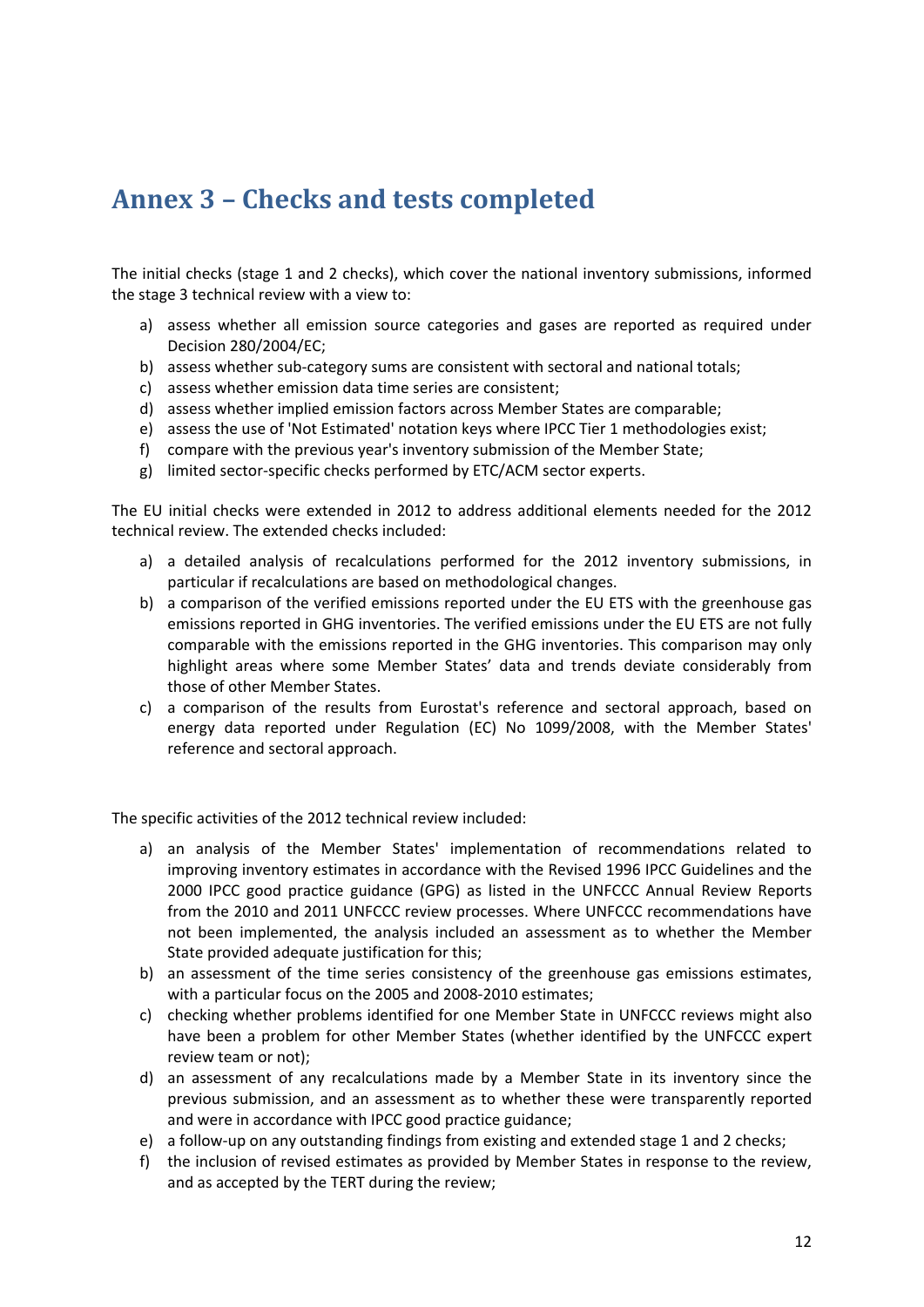- g) the provision of an estimate for any 'technical correction' to emission estimates reported by a Member State where it is believed that emissions reported by the Member State are overestimated, and a statement of the significance of these 'technical corrections' in comparison to the overall reported inventory estimates;
- h) the provision of recommendations where problems have been identified that do not require technical corrections.

Material from previous UNFCCC inventory reviews was used to inform the technical review, including the previous years' Annual Review Reports, which provide an indication of the overall quality of the inventory.

The TERT used additional technical information in the review process, such as EU ETS data, information from Eurostat, and F-gas data from the 'Preparatory study for a review of Regulation (EC) No 842/2006 on certain fluorinated greenhouse gases  $\binom{7}{2}$ , as well as data from other international organisations.

**.** 

 $^7$  Service contract 070307/2009/548866/SER/C4 to the European Commission